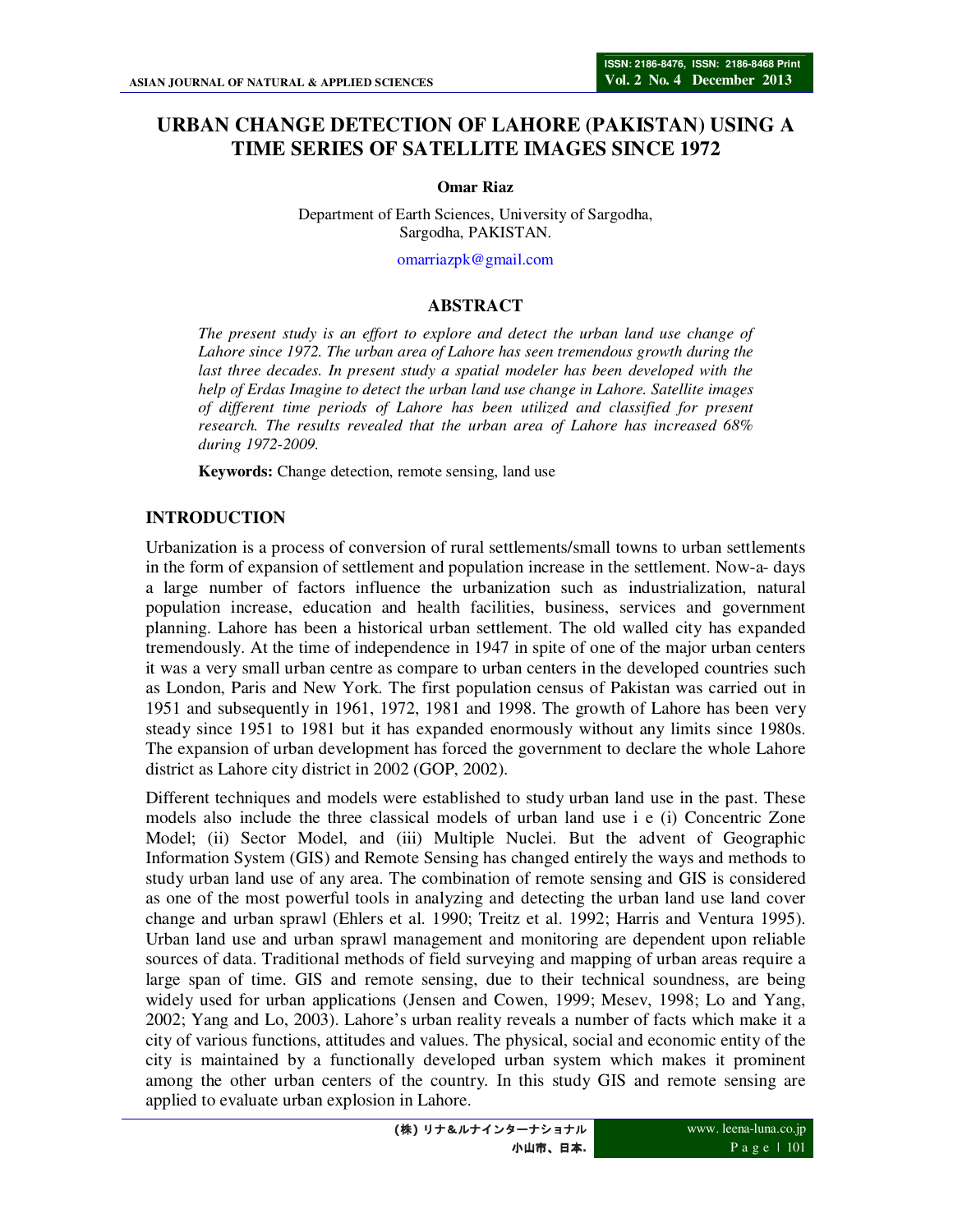# **STUDY AREA**

Lahore District lies on the left bank of river Ravi. It lies between 74˚1′1″E to 74˚38′10″E longitude and from  $31^{\circ}15'$  to  $31^{\circ}44'2''$  N latitude. It is the  $2<sup>nd</sup>$  largest city of Pakistan after Karachi both in terms of population and urban hierarchy. The total area of Lahore is 1772 square km (177200 hectares). Total population of Lahore was 6.319 million in 1998 with a population density of 3,566 persons per square kilometer. The urban population of Lahore increased steadily since independence in 1947. The urban population of Lahore has increased from 0.859 million in 1951 to 5.20 million in 1998. The urban population of Lahore has increased 6 times since 1951. The current estimates project that the urban population of Lahore has reached almost 9 million inhabitants. The Lahore district is bounded by India in the East, Sheikhupura district on the north and west, Kasur district on the south. River Ravi flows in the north of Lahore district (GOP, 2000; Riaz, 2011).

# **METHODOLOGY**

Research methodology is a systematic procedure for collection, analysis and presentation of data. The present study involves a time series of satellite images acquired from USGS website. After the acquisition of satellite images, these images were geometrically corrected and rectified to a common projection. Than the following change detection method was adopted to get required results.

### **Urban Change Detection**

Different procedures were adopted to detect change in urban spatial pattern of Lahore. The spatial distribution of urban classes was extracted from each map. The spatial pattern of urban sprawl was identified. The spatial modeler in Erdas Imagine software is used to examine the land use change from 1972 to 2009 (figure 1). The spatial modeler function allows creating a graphical model. In this study, a change detection model is created using following equation:

(\$n1\_lhr\_1972 - \$n2\_lhr\_2009+128)

Where

 $$n1_lhr_1972 = image of 1972$ \$n2\_lhr\_2009= image of 2009 128= constant



Figure 1. Spatial Model for Urban Change Detection

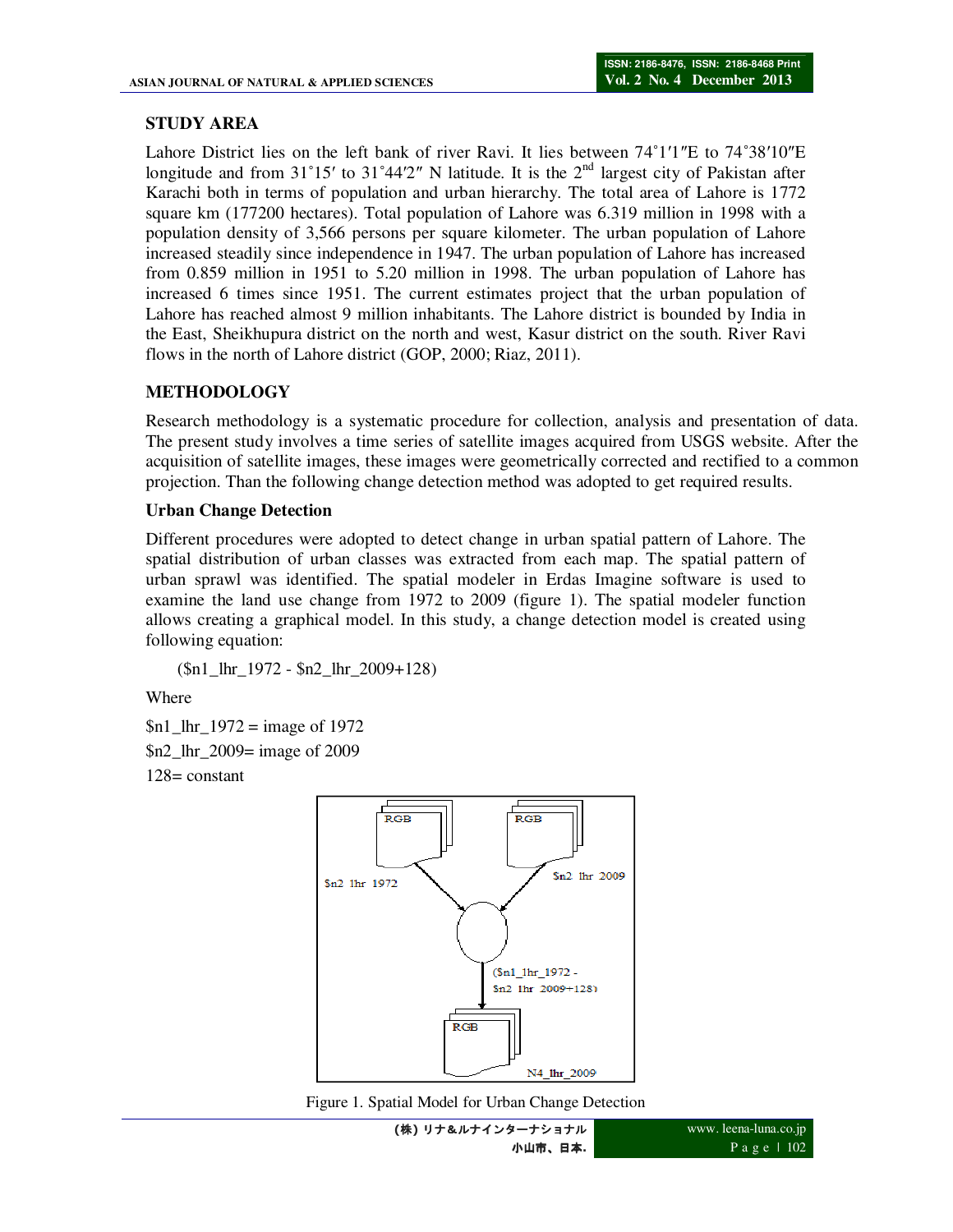However, the above mentioned model is more suitable for visual change detection. In this model, images before classification present better results than that of classified images. So the other method to detect urban land use change was also adopted. The post classified images are used as input through ErdasImagine's change detection command. Resultantly, the output image provided the information regarding the change occurred during 1972-2009. The same method is repeated for all satellite images and the resultant change maps provided the information regarding change in urban land use. This change detection method proved an efficient and accurate tool for urban land use change

## **RESULTS AND DISCUSSION**

The present study focused on the use of remote sensing and GIS techniques in analyzing the urban land use pattern of Lahore. The use of these techniques has substantiated a comprehensive assessment and analysis of recent urban trends of Lahore. This study demonstrated the importance of digital image processing and GIS in producing accurate land use maps of Lahore over past 40 years. Urban land use change of Lahore was detected by the meticulous study of maps produced with the help of ErdasImagin and GIS software. The availability of satellite images during the period of 1972 to 2009 made possible to use the time series of Landsat MSS and TM images with an interval of ten years.



Figure 2. Urban Land Use of Lahore since 1972 Source: Riaz, 2011

**Table 1. Urban Land use change for different time periods** 

| Periods   |                 | Urban |
|-----------|-----------------|-------|
| 1972-1981 | <b>Hectares</b> | 12384 |
|           | $\%$            | 21    |
| 1981-1990 | <b>Hectares</b> | 5044  |
|           | $\%$            | 7.07  |
| 1990-2000 | <b>Hectares</b> | 20291 |
|           | $\%$            | 26.56 |
| 2000-2009 | <b>Hectares</b> | 2476  |
|           | $\%$            | 2.56  |
| 1972-2009 | <b>Hectares</b> | 40196 |
|           | $\%$            | 68.16 |

Source: Calculated from satellite images through Erdas Imagine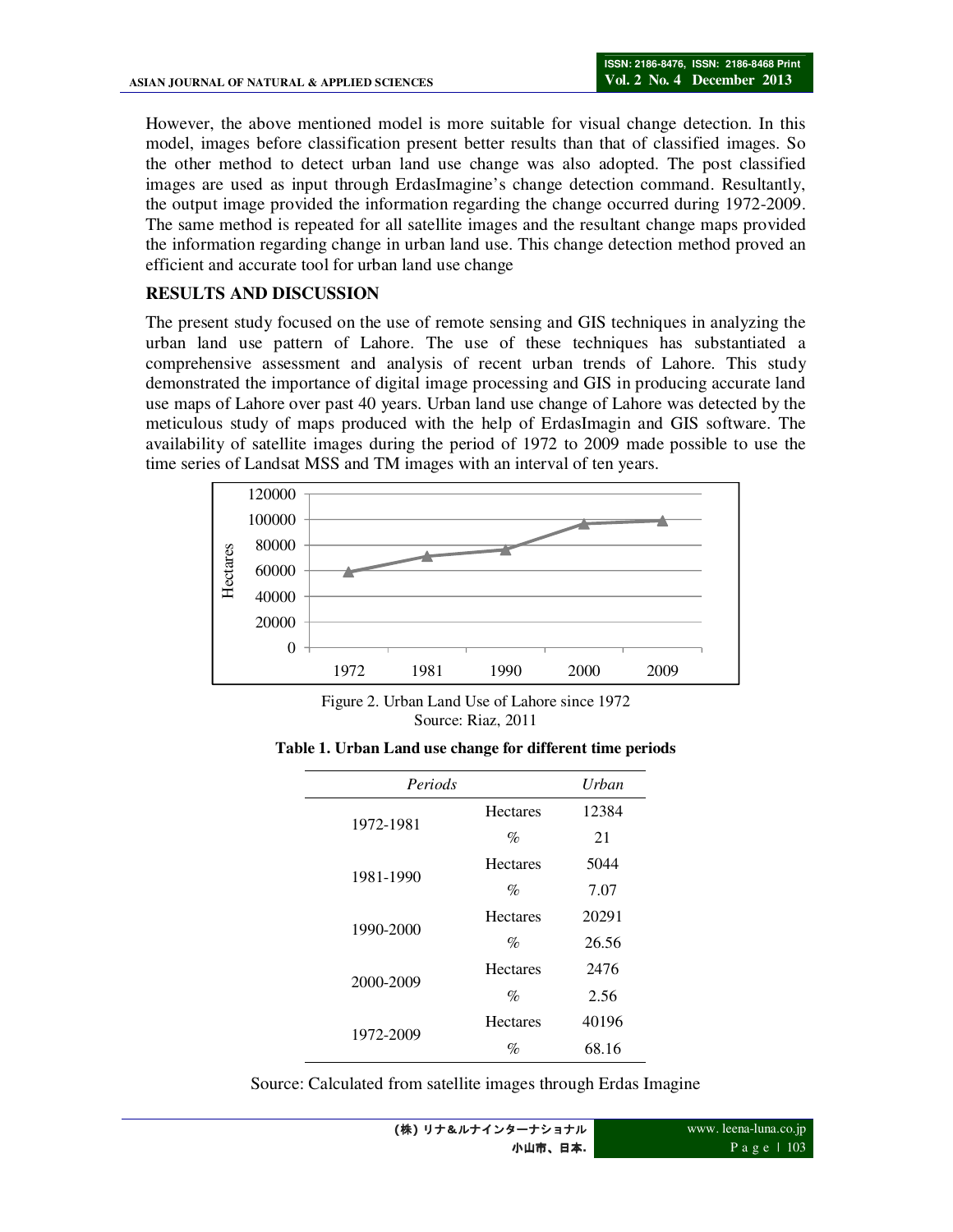

Figure 3. Urban land use change of Lahore since 1972

Lahore has seen tremendous urban growth since 1972. The urban land use of Lahore was 58977 hectares in 1972 which increased to 99173 hectares in 2009 (figure 2). Thus recording an increase of 40196 hectares in urban area during the time period of 1972-2009. There was 68% increase in urban area was recorded (table 1). Figure 3 presents the comparative study of urban change detection maps during the time period. In this figure maps were produced with the help of Spatial Model Developer to detect the urban change of the study area. This model was developed by the author with the help of Erdas software. The pink colour in these figures represents the overall urban expansion taken place since 1972. The green colour represents no change in agricultural land use while black colour reveals the unchanged urban area. Figure 3 presents the time series of comparative maps of urban change from 1972 to 2009. This is evident from these maps that Lahore's urban area has extended tremendously during last four decades. It is found that all the loss in agricultural land use is converted into urban use.

# **CONCLUSION**

The current study proved its usefulness in the present scenario of rising trends of urban population in Lahore. This study has multifaceted implications. It can be useful not only at theoretical level but also at technological level. The importance of remote sensing, satellite image processing, and a GIS technique in urban land use studies is highlighting the technological facet of the study while at theoretical level this research demonstrated the evolution and growth of population and urban land use in Lahore. It is providing us a scholarly body of knowledge on the issue of urbanization which can be useful for both students and researchers. This study investigated the physical expansion of urban spatial structure of Lahore which is another addition in the theoretical framework of urbanization. The present study also proved the application of remote sensing and GIS in urban studies. The current research revealed the facts regarding urban expansion and population growth of Lahore which is also a type of contribution in the urban problem solving.